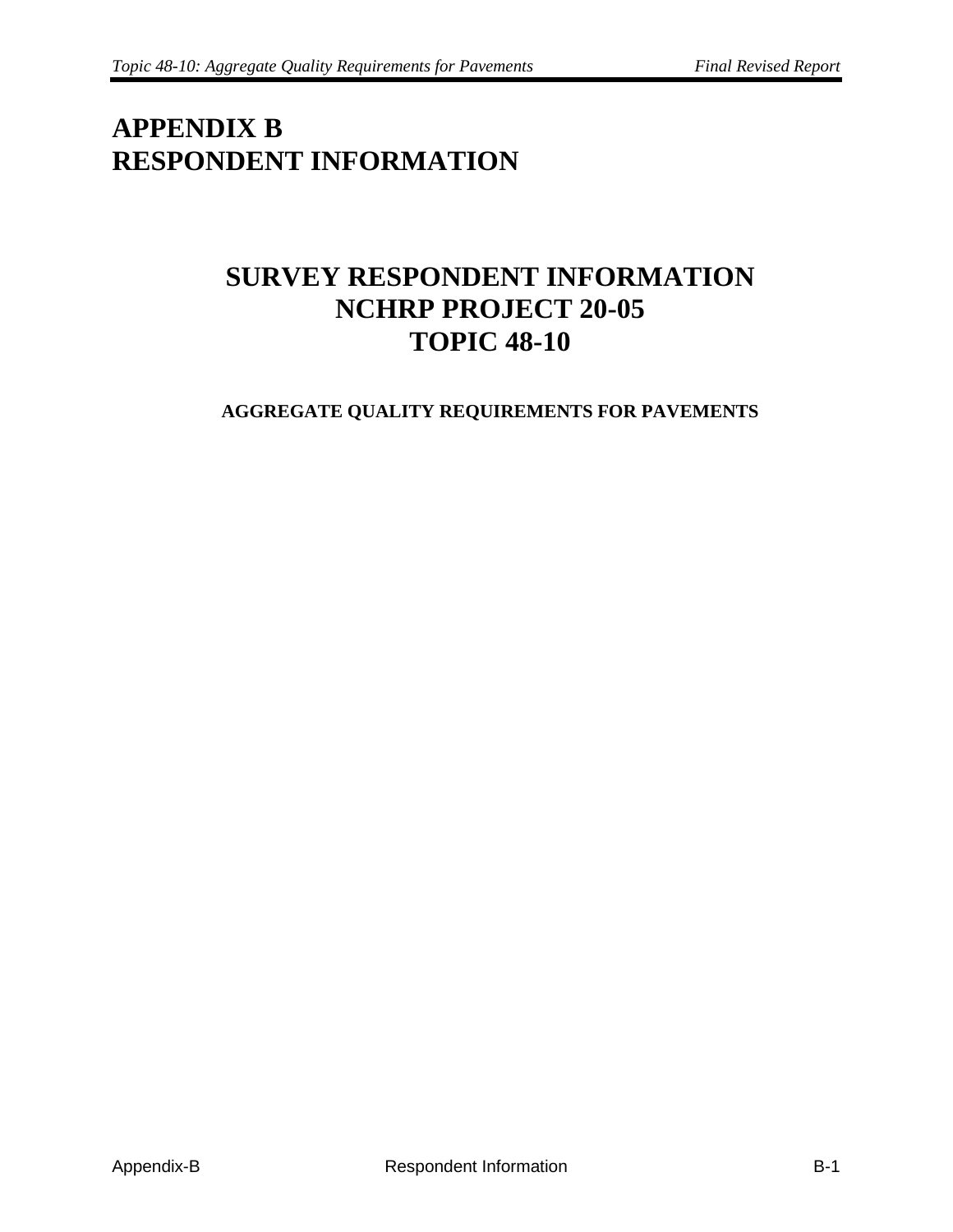| #                | UNITED STATES DEPARTMENTS OF TRANSPORTATION |                   |                                                                 |  |
|------------------|---------------------------------------------|-------------------|-----------------------------------------------------------------|--|
|                  | <b>Abbreviation</b>                         | <b>State Name</b> | <b>Title or Position of the Responding</b><br><b>Individual</b> |  |
| 1                | AL                                          | Alabama           | HMA/Liquid Asphalt Specifications<br>Engineer                   |  |
| $\boldsymbol{2}$ | AK                                          | Alaska            | <b>State Pavement Engineer</b>                                  |  |
| 3                | $A\mathbf{Z}$                               | Arizona           | <b>Bituminous Engineer</b>                                      |  |
| $\boldsymbol{4}$ | <b>AR</b>                                   | Arkansas          | Materials Engineer                                              |  |
| 5                | CO                                          | Colorado          | Concrete & Physical Properties<br>Engineer                      |  |
| 6                | CT                                          | Connecticut       | <b>Transportation Supervising Engineer</b>                      |  |
| 7                | DE                                          | Delaware          | Engineering/Planning/Surveying -Tech<br>Ш                       |  |
| 8                | <b>FL</b>                                   | Florida           | Geotechnical Materials Engineer                                 |  |
| 9                | GA                                          | Georgia           | <b>Branch Chief</b>                                             |  |
| 10               | ID                                          | Idaho             | <b>Materials Engineer</b>                                       |  |
| 11               | $\mathbf{L}$                                | Illinois          | <b>Aggregate Technology Coordinator</b>                         |  |
| 12               | IN                                          | Indiana           | <b>State Materials Engineer</b>                                 |  |
| 13               | IA                                          | Iowa              | Geologist                                                       |  |
| 14               | <b>KS</b>                                   | Kansas            | Chief of Bureau of Construction and<br>Materials                |  |
| 15               | KY                                          | Kentucky          | <b>Aggregate Section Supervisor</b>                             |  |
| 16               | ME                                          | Maine             | Director of Materials Testing                                   |  |
| 17               | <b>MD</b>                                   | Maryland          | Division Chief                                                  |  |
| 18               | MI                                          | Michigan          | <b>Concrete Operations and Materials</b><br>Engineer            |  |
| 19               | <b>MN</b>                                   | Minnesota         | Bituminous Mix Design Specialist                                |  |
| 20               | <b>MS</b>                                   | Mississippi       | <b>Assistant State Materials Engineer</b>                       |  |
| 21               | <b>MO</b>                                   | Missouri          | <b>Physical Laboratory Director</b>                             |  |
| 22               | MT                                          | Montana           | Concrete/Aggregate Supervisor                                   |  |
| 23               | NE                                          | Nebraska          | Geotechnical Engineer                                           |  |
| 24               | NV                                          | Nevada            | <b>Assistant Chief Materials Engineer</b>                       |  |
| 25               | NH                                          | New Hampshire     | <b>Chief of Materials Technology</b>                            |  |
| 26               | <b>NJ</b>                                   | New Jersey        | Manager, NJDOT Bureau of Materials                              |  |
| 27               | <b>NM</b>                                   | New Mexico        | <b>State Asphalt Engineer</b>                                   |  |
| 28               | N <sub>Y</sub>                              | New York          | <b>Engineering Geologist</b>                                    |  |
| 29               | NC                                          | North Carolina    | <b>State Materials Engineer</b>                                 |  |
| 30               | ND                                          | North Dakota      | <b>Testing Lab Supervisor</b>                                   |  |
| 31               | OН                                          | Ohio              | <b>Aggregate Section Manager</b>                                |  |
| 32               | OK                                          | Oklahoma          | <b>Materials Engineer</b>                                       |  |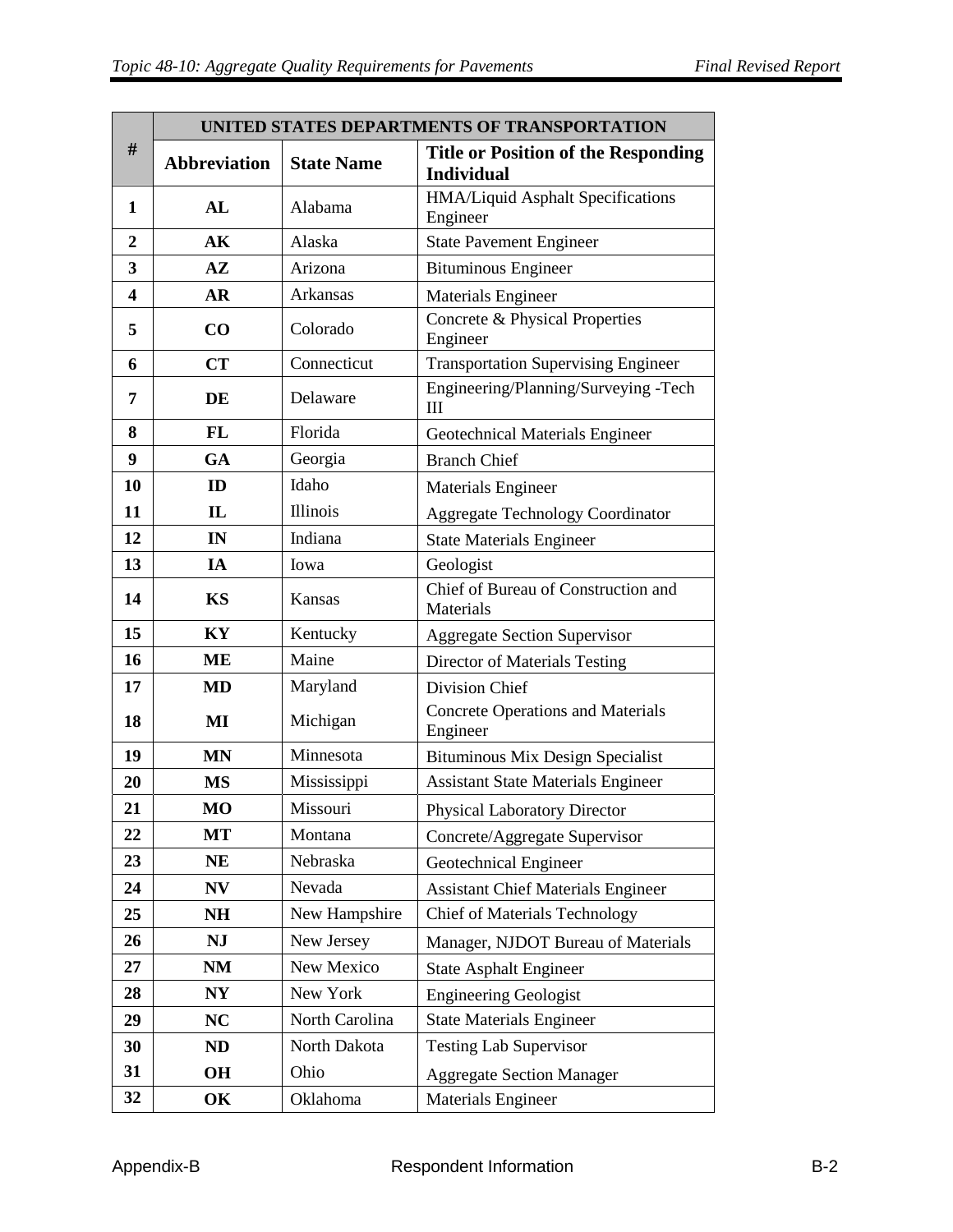| 33 | <b>OR</b> | Oregon         | <b>Assistance Materials Engineer</b>  |  |
|----|-----------|----------------|---------------------------------------|--|
| 34 | <b>PA</b> | Pennsylvania   | <b>Pavement Materials Engineer</b>    |  |
| 35 | RI        | Rhode Island   | Principal Civil Engineer              |  |
| 36 | <b>SC</b> | South Carolina | <b>State Pavement Design Engineer</b> |  |
| 37 | <b>SD</b> | South Dakota   | <b>Materials Engineer</b>             |  |
| 38 | <b>TN</b> | Tennessee      | Civil Engineering Manager I           |  |
| 39 | TX        | Texas          | <b>Construction Geologist</b>         |  |
| 40 | <b>UT</b> | Utah           | <b>State Materials Engineer</b>       |  |
| 41 | VT        | Vermont        | <b>HMA Materials Manager</b>          |  |
| 42 | VA.       | Virginia       | Senior Pavement Engineer              |  |
| 43 | <b>WA</b> | Washington     | <b>State Pavement Engineer</b>        |  |
| 44 | WI        | Wisconsin      | Concrete Materials Lab Supervisor     |  |
| 45 | WY        | Wyoming        | <b>Pavement Engineer</b>              |  |